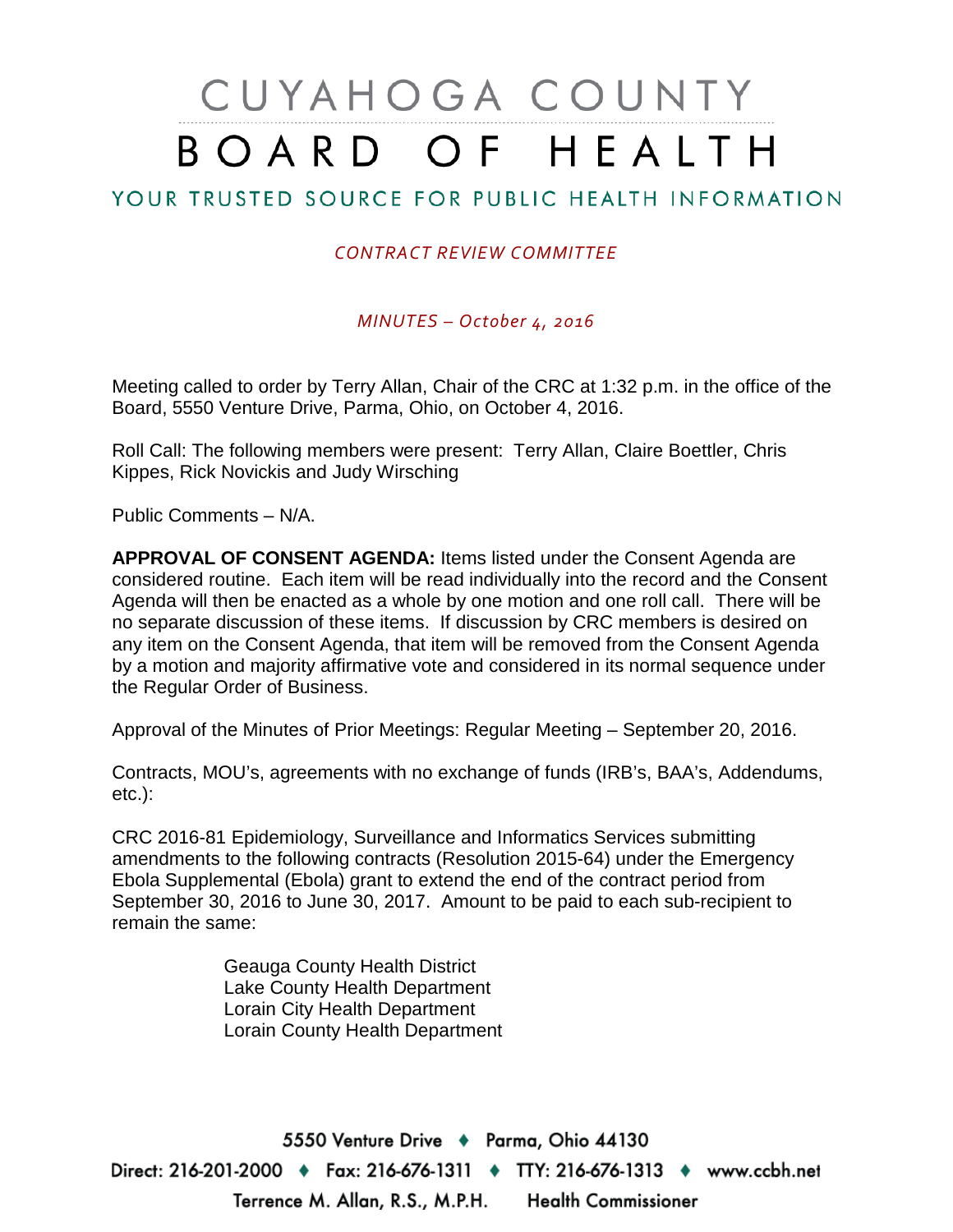CRC 2016-82 Epidemiology, Surveillance and Informatics Services submitting an amendment to the contract with the Ohio Department of Public Health (ODH) (Resolution 2016-45) for Monitoring Travelers with potential risk for Ebola Exposure to change the end date of the contract from September 30, 2016 to June 30, 2016. Amount to be received from ODH to remain the same.

CRC 2016-83 Prevention and Wellness Services submitting an addendum to the contract with Case Western Reserve University (CWRU) (Resolution 2016-113) under the Teen Wellness Initiative (TWI) grant to revise language related to the effective date and fiscal report due dates. Amount to be paid to CWRU to remain the same.

It was moved by Terry Allan, seconded by Rick Novickis, that the consent agenda, including the minutes of the September 20, 2016 Regular CRC, meeting be approved:

The Secretary called the roll:

Ayes: Terry Allan, Claire Boettler, Chris Kippes, Rick Novickis and Judy Wirsching

#### **CONTRACTS AND AWARDS:**

Tabled Items

None

New Items For Review

Bid/Quote Openings ≥ \$25,000.00

None

Bid/Quote Openings < \$25,000.00

Lead program Bid Opening presented by: John Sobolewski

It was moved by Rick Novickis, seconded by Chris Kippes that the following quote (CRC 2016-84) for 1646 Wyandotte Ave., Lakewood, OH 44107 be accepted as the lowest and best, and a contract be awarded to C.B. Mullins Construction Company in the amount of \$13,850.00 (ref. enclosed).

The Secretary called the roll:

Ayes: Terry Allan, Claire Boettler, Chris Kippes, Rick Novickis and Judy Wirsching

5550 Venture Drive + Parma, Ohio 44130 Direct: 216-201-2000 ♦ Fax: 216-676-1311 ♦ TTY: 216-676-1313 ♦ www.ccbh.net Terrence M. Allan, R.S., M.P.H. **Health Commissioner**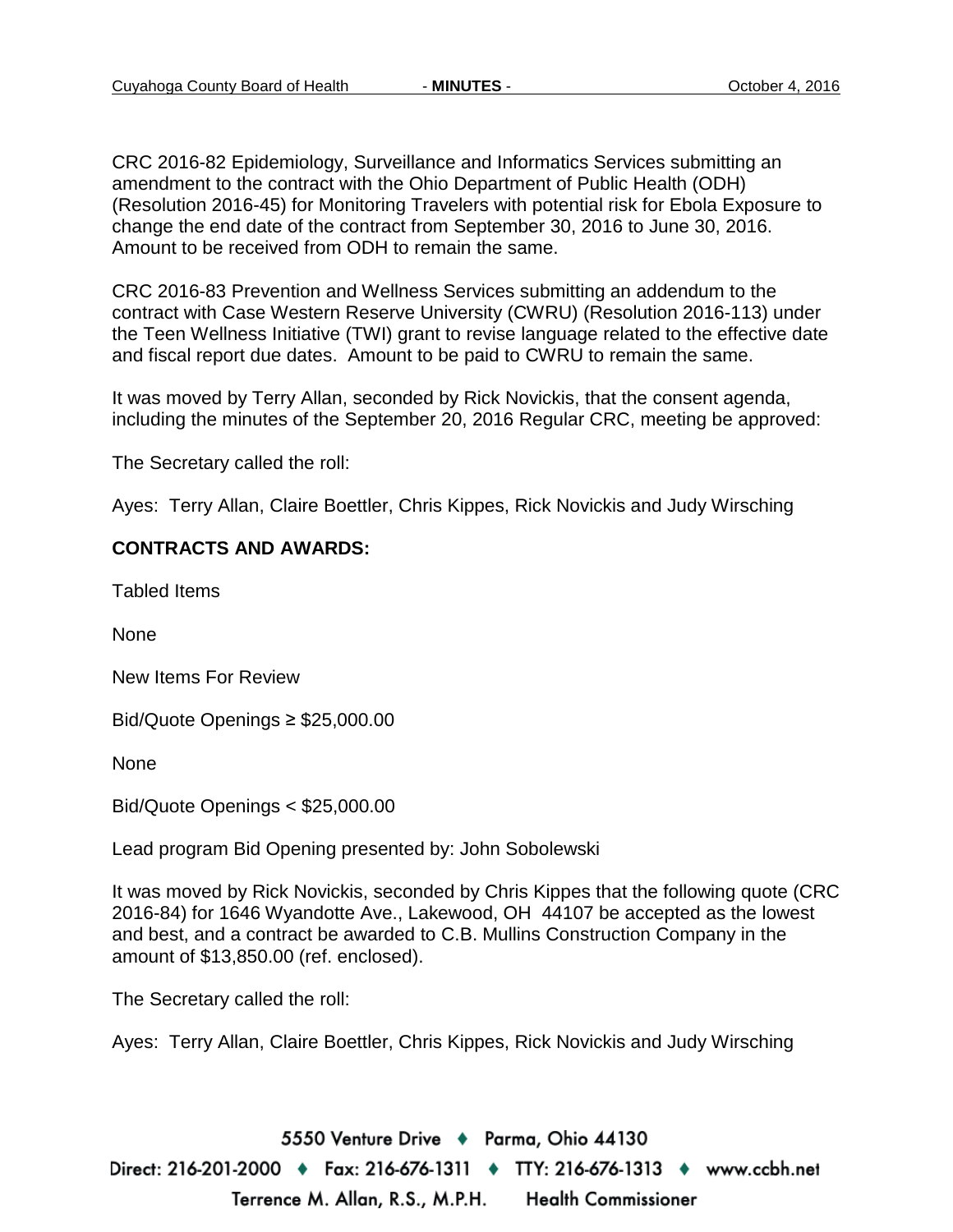Expenditures: Contracts up to \$25,000

It was moved by Claire Boettler, seconded by Judy Wirsching that the contract (CRC 2016-85) with Gateway Products Recycling, LLC to provide shredding services from October 1, 2016 through September 30, 2018 in the amount of \$240.00 be approved.

Presented by: Amy Wanchisn

Purpose: To provide shredding services for the destruction of confidential documents.

Funding Source: Varies based on program and service area usage.

The Secretary called the roll:

Ayes: Terry Allan, Claire Boettler, Chris Kippes, Rick Novickis and Judy Wirsching

Revenue Generating Agreements up to \$25,000

None

**Contract Rescissions** 

None

Other Business - N/A

Public Comment - N/A.

Thereupon, it was moved by Judy Wirsching, seconded by Claire Boettler, that the following Motion be adopted:

BE IT RESOLVED that the meeting be adjourned at 1:45 p.m.

The Secretary called the roll:

Ayes: Terry Allan, Claire Boettler, Chris Kippes, Rick Novickis and Judy Wirsching

Committee Chair

Clerk

5550 Venture Drive + Parma, Ohio 44130 Direct: 216-201-2000 • Fax: 216-676-1311 • TTY: 216-676-1313 • www.ccbh.net Terrence M. Allan, R.S., M.P.H. **Health Commissioner**